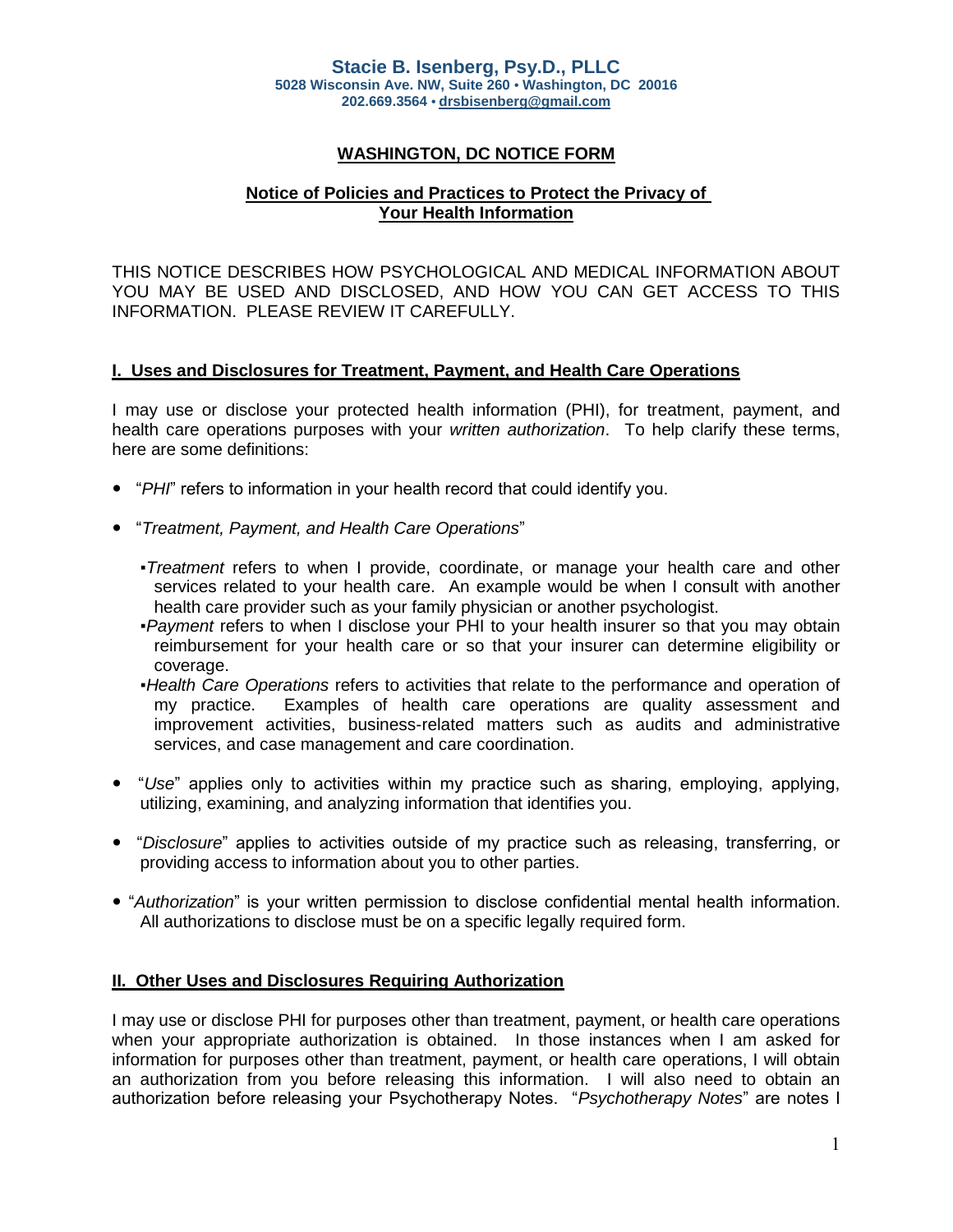#### **Stacie B. Isenberg, Psy.D., PLLC 5028 Wisconsin Ave. NW, Suite 260 • Washington, DC 20016 202.669.3564 • [drsbisenberg@gmail.com](mailto:drsbisenberg@gmail.com)**

may have made about our conversation during a private, group, joint, or family counseling session, which I have kept separate from the rest of your record. These notes are given a greater degree of protection than PHI.

You may revoke all such authorizations (of PHI or Psychotherapy Notes) at any time, provided each revocation is in writing. You may not revoke an authorization to the extent that (1) I have relied on that authorization; or (2) if the authorization was obtained as a condition of acquiring insurance coverage.

## **III. Uses and Disclosures without Authorization**

I may use or disclose PHI without your consent or authorization in the following circumstances:

- *Child Abuse*  If I know or have reasonable cause to suspect that a child known to me in my professional capacity has been or is in immediate danger of being a mentally or physically abused or neglected child, I must immediately report such knowledge or suspicion to the appropriate authorities.
- *Adult and Domestic Abuse* If I believe that an adult is in need of protective services because of abuse or neglect by another person, I must immediately report this belief to the appropriate authorities.
- *Health Oversight Activities* If the D.C. Board of Psychology is investigating my practice, or me, I may be required to disclose PHI to the Board.
- *Judicial and Administrative Proceedings*  If you are involved in a court proceeding and a request is made for information about the professional services I provided you and/or the records thereof, such information is privileged under D.C. law, and I will not release information without the written authorization of you, your legally appointed representative, or a court order. The privilege does not apply when you are being evaluated **for** a third party or when the evaluation is court ordered. You will be informed in advance if this is the case.
- *Serious Threat to Health or Safety*  If I believe disclosure of PHI is necessary to protect you or another individual from a substantial risk of imminent and serious physical injury, I may disclose the PHI to the appropriate individuals.
- *Worker's Compensation*  If I am treating you for Worker's Compensation purposes, I must provide periodic progress reports, treatment records, and bills upon request to you, the D.C. Office of Hearings and Adjudication, your employer, or your insurer, or their representatives

## **IV. Patient's Rights and Psychologist's Duties**

## Patient's Rights:

- *Right to Request Restrictions*  You have the right to request restrictions on certain uses and disclosures of PHI; however, I am not required to agree to a restriction you request.
- *Right to Receive Confidential Communications by Alternative Means and at Alternative Locations* – You have the right to request and receive confidential communications of PHI by alternative means and at alternative locations. (For example, you may not want a family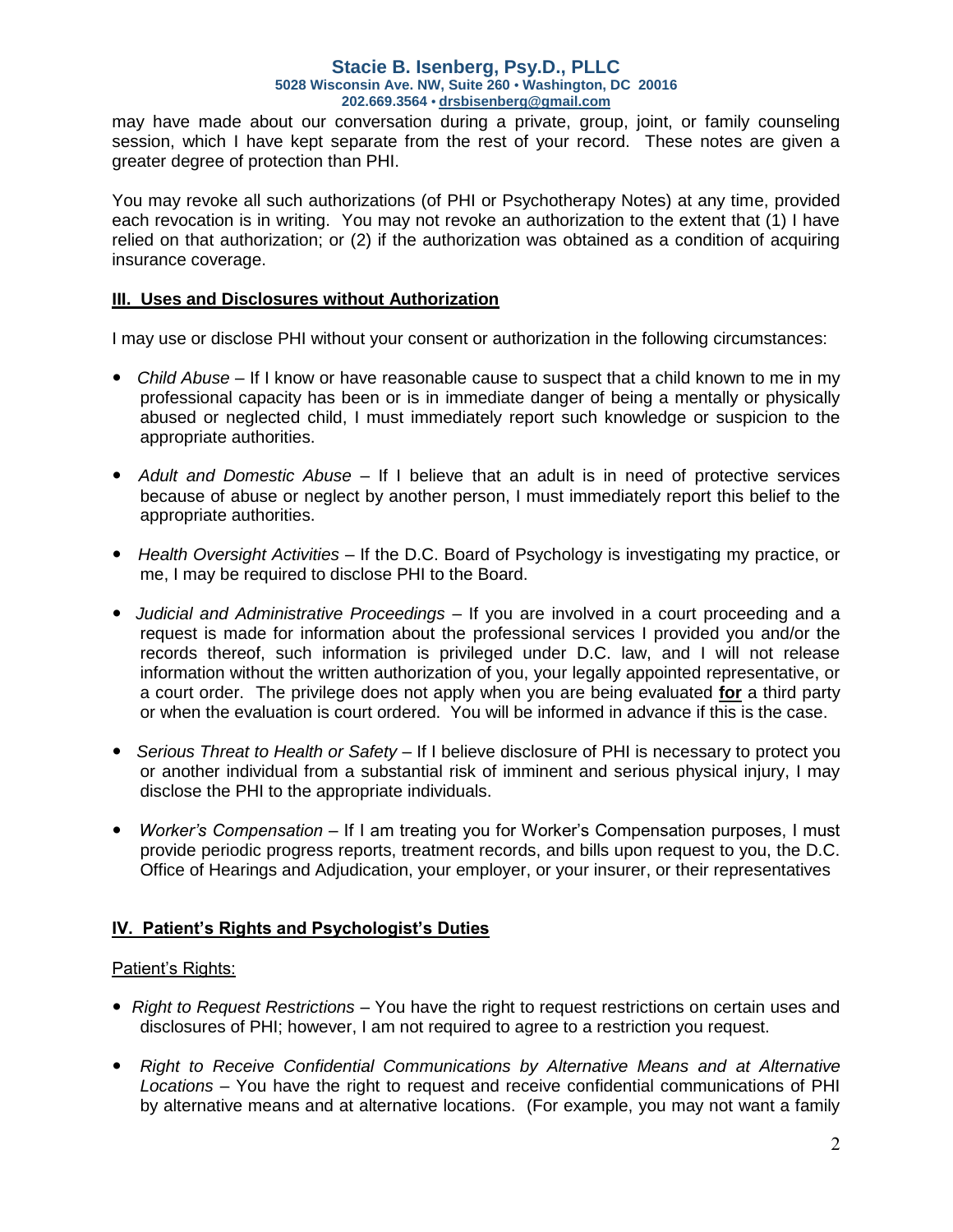#### **Stacie B. Isenberg, Psy.D., PLLC 5028 Wisconsin Ave. NW, Suite 260 • Washington, DC 20016 202.669.3564 • [drsbisenberg@gmail.com](mailto:drsbisenberg@gmail.com)**

member to know that you are seeing me. On your request, I will send your bills to another address).

- *Right to Inspect and Copy*  You have the right to inspect or obtain a copy (or both) of PHI in my mental health and billing records used to make decisions about you for as long as the PHI is maintained in the record. I may deny your access to PHI under certain circumstances, but in some cases you may have this decision reviewed. You may be denied access to Psychotherapy Notes if I believe that a limitation of access is necessary to protect you from a substantial risk of imminent psychological impairment or to protect you or another individual from imminent and serious physical injury. I shall notify you or your representative if I do not grant complete access. On your request, I will discuss with you the details of the request and denial process.
- *Right to Amend*  You have the right to request an amendment of PHI for as long as the PHI is maintained in the record. I may deny your request. On your request, I will discuss with you the details of the amendment process.
- *Right to an Accounting*  You generally have the right to receive an accounting of disclosures of PHI. On your request, I will discuss with you the details of the accounting process.
- *Right to a Paper Copy*  You have the right to obtain a paper copy of the Notice from me upon request, even if you have agreed to receive the Notice electronically.

## Psychologist's Duties:

- I am required by law to maintain the privacy of PHI and to provide you with a notice of my legal duties and privacy practices with respect to PHI.
- I reserve the right to change the privacy policies and practices described in this notice. Unless I notify you of such changes, however, I am required to abide by the terms currently in effect.
- I reserve the right to change the terms of this notice and to make the new notice provisions effective for all PHI that I maintain. I will provide you with a revised notice in writing either by mail or in person during a regularly scheduled appointment.

## **V. Questions and Complaints**

If you have questions about this notice, disagree with a decision I make about access to your records, or have other concerns about your privacy rights, you may contact me by phone at 202.669.3564 or in writing at Dr. Stacie B. Isenberg, 5028 Wisconsin Ave. NW, Suite 260, Washington, DC 20016.

If you believe that your privacy rights have been violated and wish to file a complaint with my office, you may send your written complaint to my office at the address listed above.

You may also send a written complaint to the Secretary of the U.S. Department of Health and Human Services. I can provide you with the appropriate address upon request.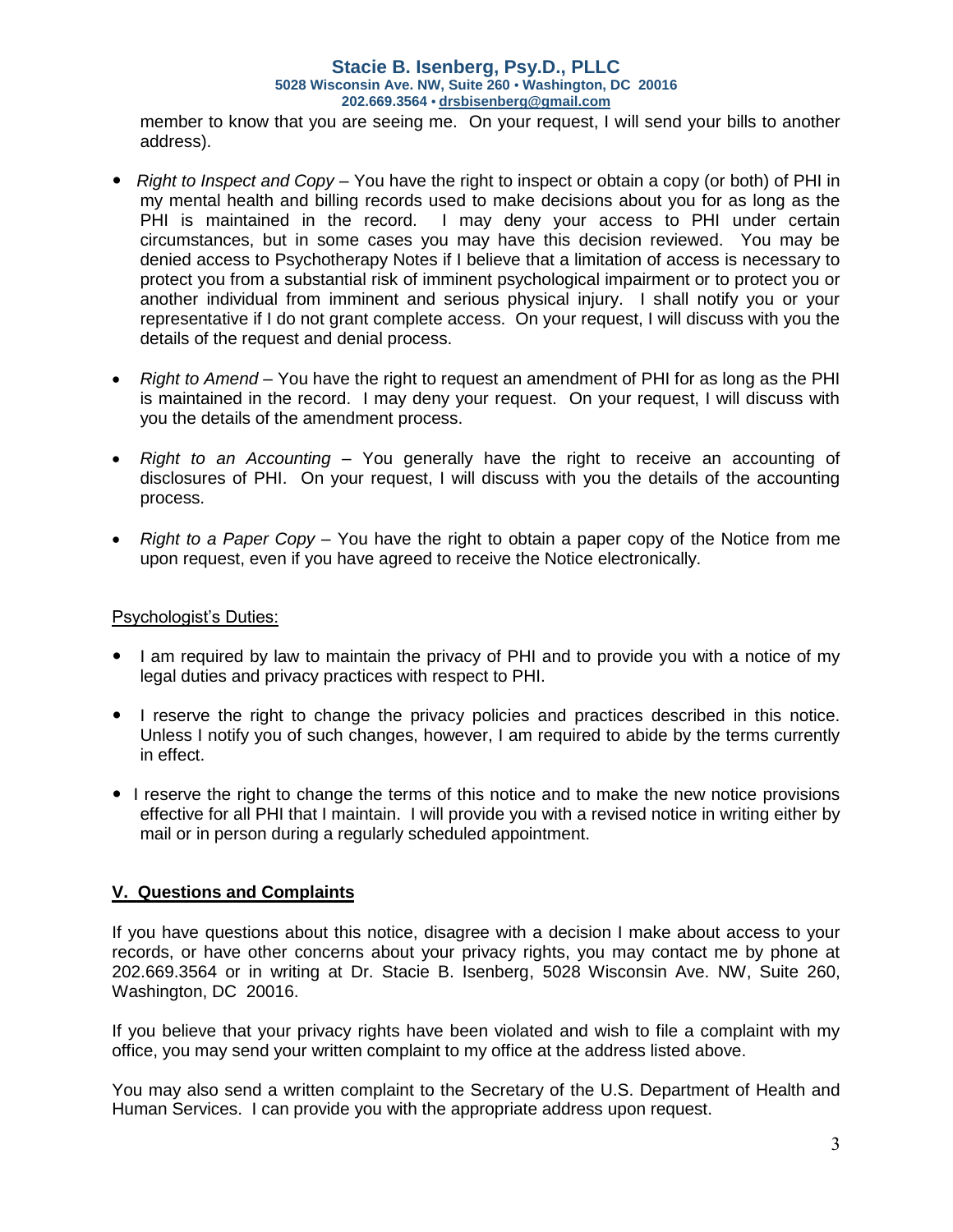#### **Stacie B. Isenberg, Psy.D., PLLC 5028 Wisconsin Ave. NW, Suite 260 • Washington, DC 20016 202.669.3564 • [drsbisenberg@gmail.com](mailto:drsbisenberg@gmail.com)**

You have specific rights under the Privacy Rule. I will not retaliate against you for exercising your right to file a complaint.

# **VI. Effective Date, Restrictions, and Changes to Privacy Policy**

This notice is in effect as of September 9, 2013.